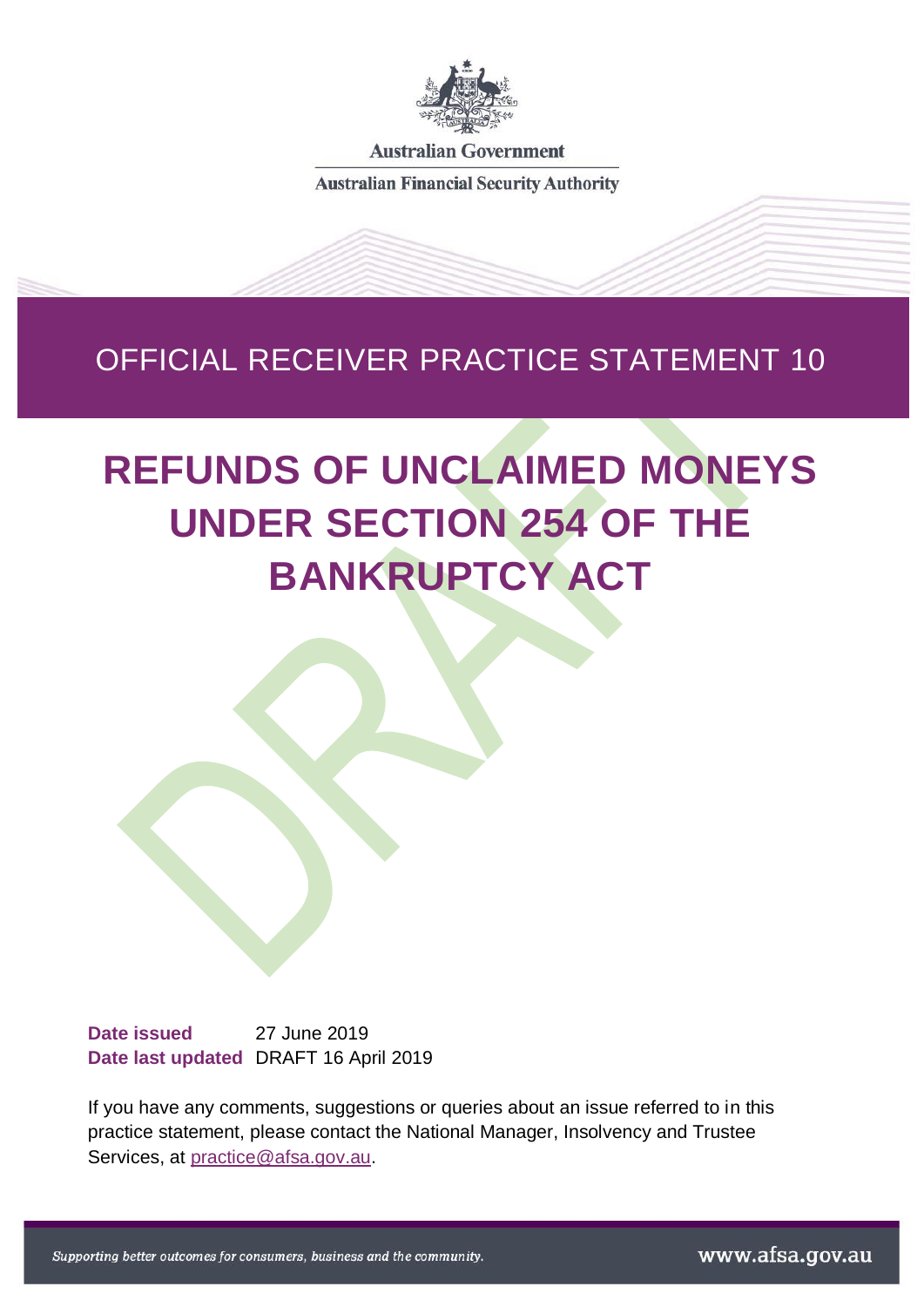# **CONTENTS**

| 2. |                                                       |  |
|----|-------------------------------------------------------|--|
|    |                                                       |  |
|    |                                                       |  |
|    |                                                       |  |
| 3. | REFUND OF MONEYS FROM THE CONSOLIDATED REVENUE FUND 5 |  |
|    |                                                       |  |
|    |                                                       |  |
|    |                                                       |  |
|    |                                                       |  |
|    |                                                       |  |
|    |                                                       |  |
|    |                                                       |  |
|    |                                                       |  |
| 4. |                                                       |  |

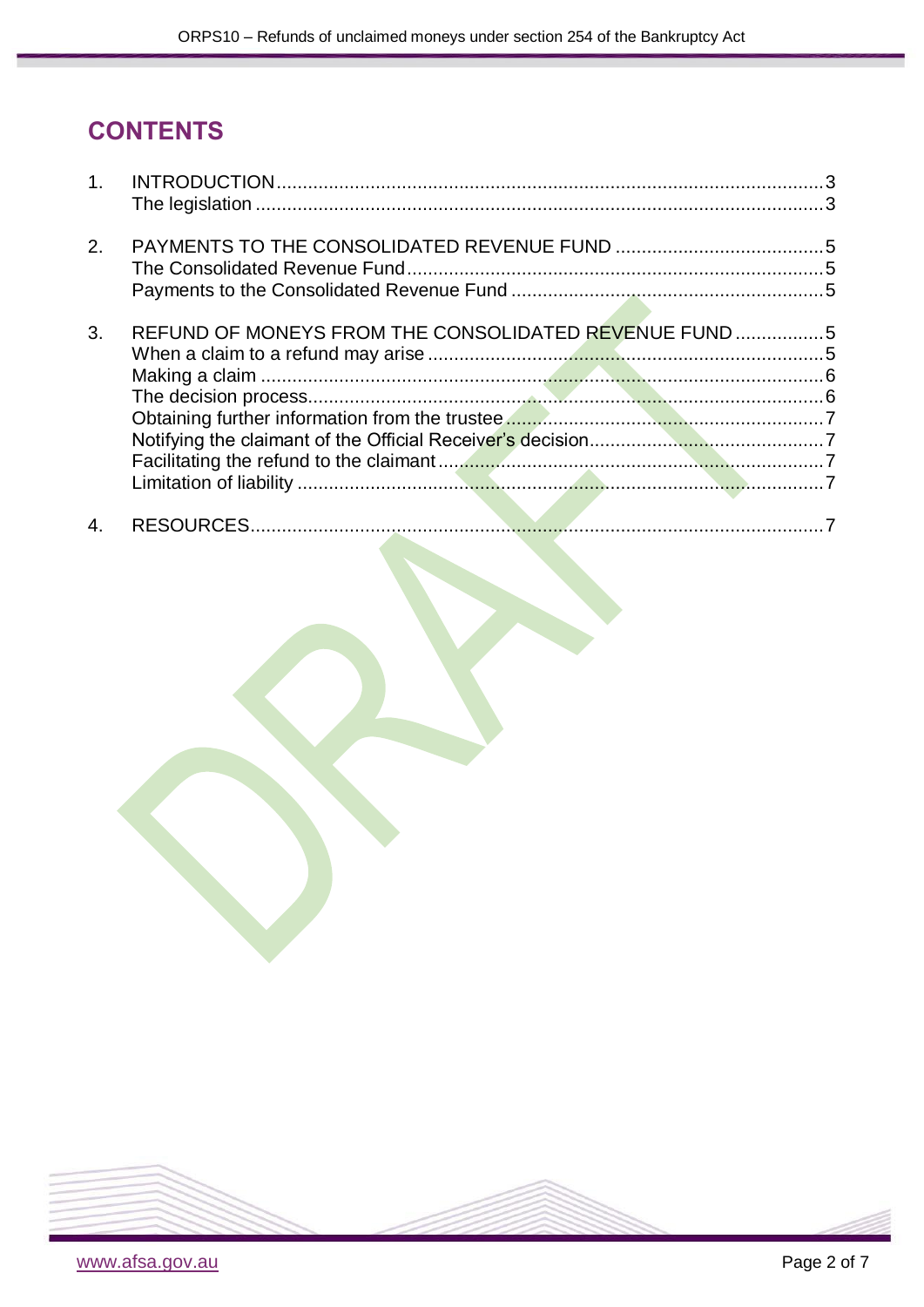### <span id="page-2-0"></span>**1. INTRODUCTION**

- 1.1. Where a party claims to be entitled to unclaimed moneys that were paid to the Consolidated Revenue Fund by a trustee, an application can be made to the Official Receiver for a determination that the person is entitled to the moneys. Such an application is made pursuant to subsection 254(3) of the *[Bankruptcy Act 1966](https://www.legislation.gov.au/Series/C1966A00033)*. The Official Receiver will determine the application and, if satisfied that the person is entitled to the moneys, payment will be facilitated.
- 1.2. Any applications to the court for refunds of such moneys that had been filed before legislative changes came into effect on 27 June 2019 remain subject to section 254 as it applied before the amendments came into effect.

### <span id="page-2-1"></span>**The legislation**

1.3. Section 254 of the Bankruptcy Act provides as follows.

#### *Payment of unclaimed moneys to the Commonwealth*

- *(1) In this section, trustee means:*
	- *(a) a trustee of the estate of a bankrupt; or*
	- *(aa) the administrator of a debt agreement; or*
	- *(b) a trustee of a personal insolvency agreement; or*
	- *(c) a trustee of a composition or a scheme of arrangement; or*
	- *(d) a trustee of the estate of a deceased person in respect of which an order has been made under Part XI of this Act; and includes the Official Trustee.*
- *(2) Where a trustee has under his or her control:*
	- *(a) any dividends or other moneys that have remained unclaimed for a period exceeding 6 months, in circumstances where the trustee has identified the person entitled to the dividends or other moneys but has been unable to locate the person after making all reasonable efforts to do so; or*

*(b) any moneys that it is proposed not to distribute or pay to any person; he or she shall forthwith pay those moneys to the Commonwealth.*

- *(2A) Where:*
	- *(a) the Court has, after the presentation of a creditor's petition against a debtor, directed the Official Trustee, an Official Receiver or a registered trustee to take control of the property of the debtor;*
	- *(b) the petition has been withdrawn or dismissed;*
	- *(c) the Official Trustee, Official Receiver or registered trustee, as the case may be, has moneys under its control in pursuance of the direction; and*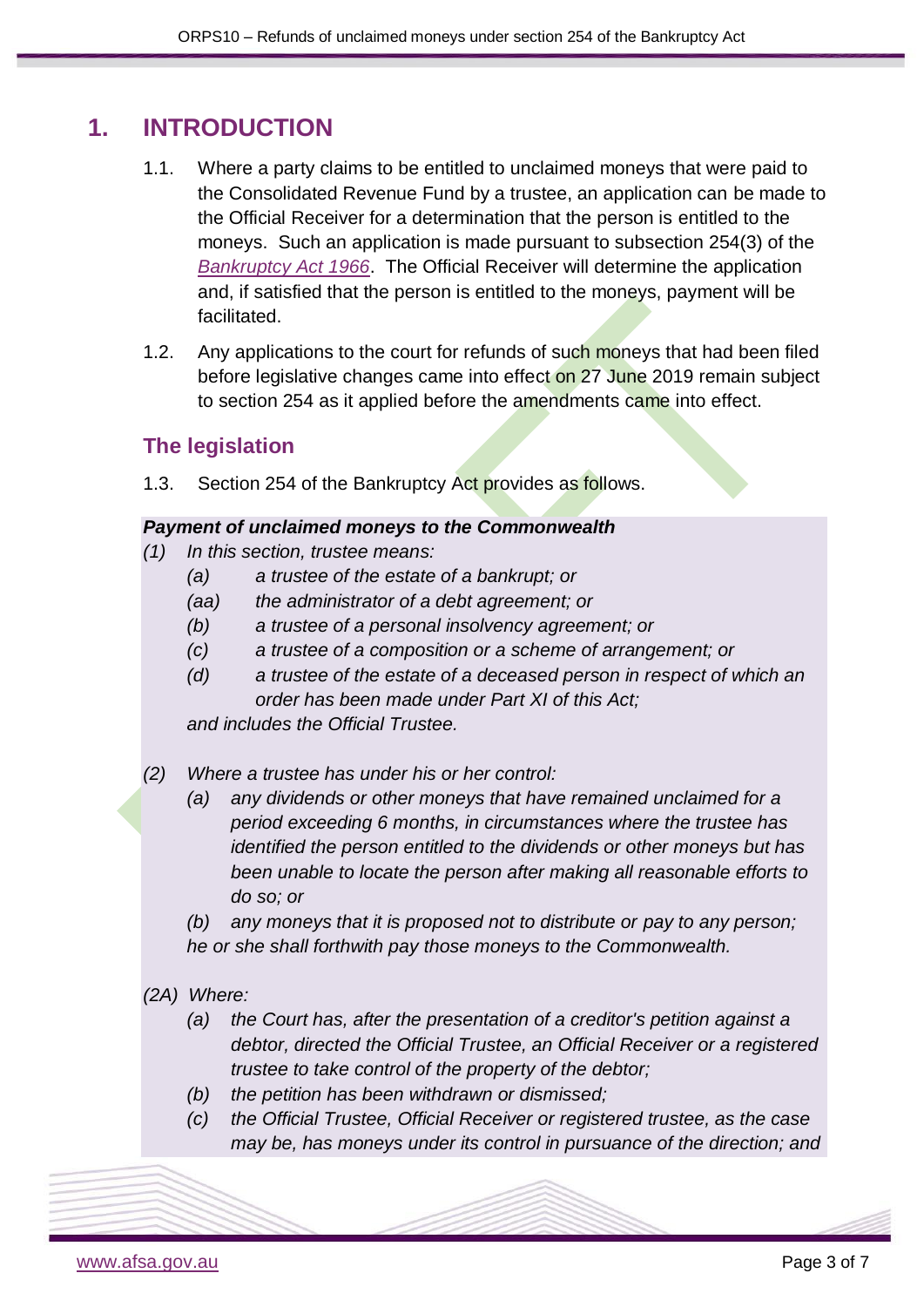*(d) it is not reasonably practicable to pay those moneys to the person entitled to them;*

*the Official Trustee, Official Receiver or registered trustee, as the case may be, shall pay those moneys to the Commonwealth.*

#### *Application for entitlement determination*

*(3) A person who claims to be entitled to any moneys that have been paid to the Commonwealth under subsection (2) or (2A) may make an application, in the approved form, to the Official Receiver for a determination that the person is so entitled.*

*Official Receiver satisfied person entitled to moneys*

- *(4) If a person makes an application in accordance with subsection (3) and the Official Receiver is satisfied that the person is entitled to those moneys or a part of those moneys, the Official Receiver must:* 
	- *(a) make a written determination to that effect; and*
	- *(b) specify in the determination the amount to which the person is so entitled; and*
	- *(c) give the person notice of the determination.*
- *(5) The Commonwealth must pay to the person an amount equal to the amount referred to in paragraph (4)(b). That amount is a repayment for the purposes of section 77 of the Public Governance, Performance and Accountability Act 2013.*

*Official Receiver not satisfied person entitled to moneys*

- *(6) If a person makes an application in accordance with subsection (3) and the Official Receiver is not satisfied as mentioned in subsection (4), the Official Receiver must:* 
	- *(a) make a written determination to that effect; and 7*
	- *(b) give the person notice of the determination.*

*Review by the Court* 

- *(7) The person may apply to the Court for review of a determination under subsection (4) or (6).*
- *(8) After reviewing the determination, the Court must:*
	- *(a) affirm the determination; or*
	- *(b) vary the determination; or*
	- *(c) set aside the determination and substitute another determination.*

*Official Receiver's determination not a legislative instrument*

*(9) A determination under subsection (4) or (6) is not a legislative instrument.*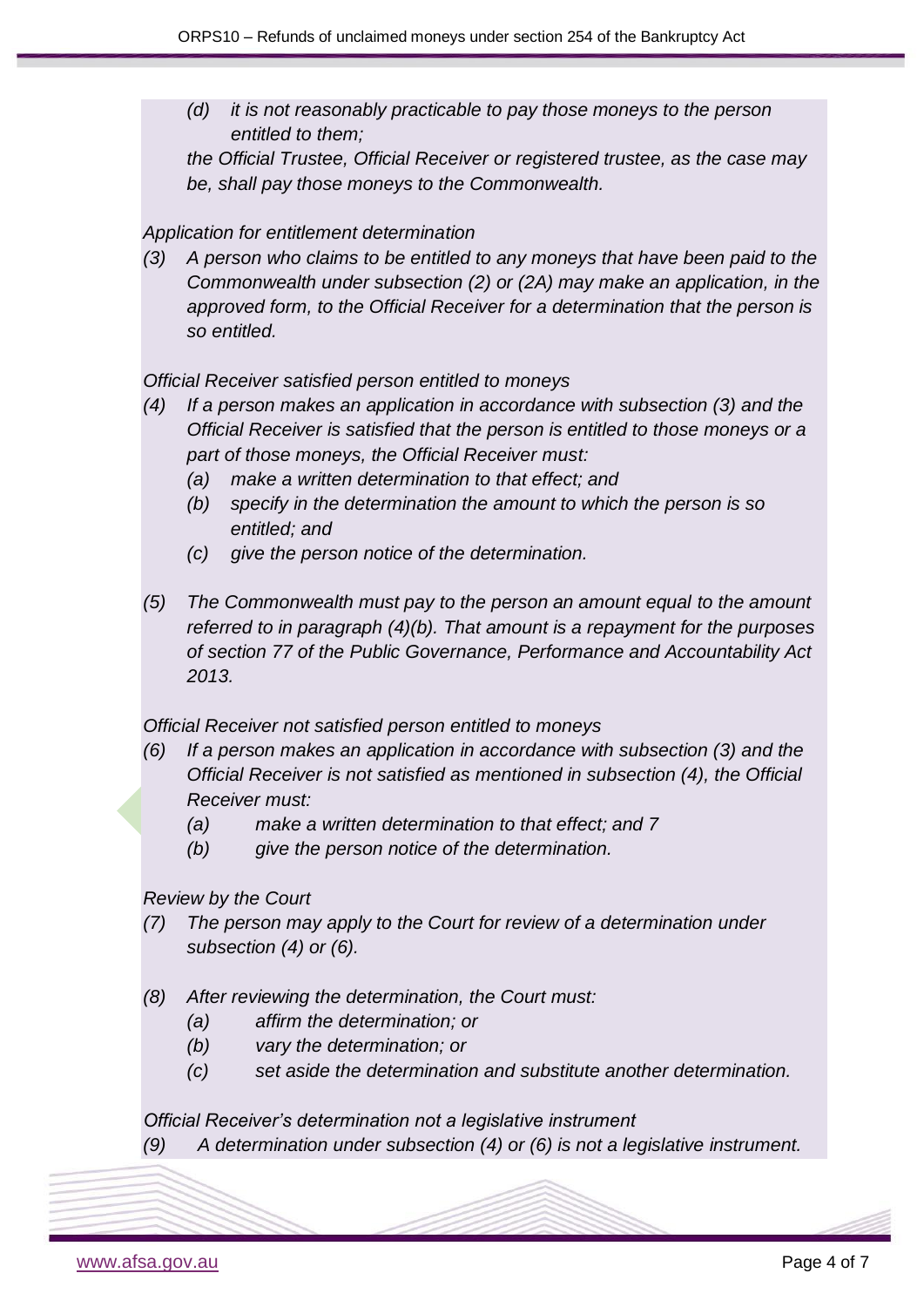### <span id="page-4-1"></span><span id="page-4-0"></span>**2. PAYMENTS TO THE CONSOLIDATED REVENUE FUND**

### **The Consolidated Revenue Fund**

- 2.1. Section 81 of the [Commonwealth of Australia Constitution Act](https://www.legislation.gov.au/Details/C2013Q00005) provides for one Consolidated Revenue Fund ("CRF"), formed from all revenues or moneys raised or received by the Executive Government of the Commonwealth.
- 2.2. The CRF is self-executing, meaning all moneys paid to the Commonwealth (or any person or organisation acting on behalf of the Commonwealth) automatically form part of the CRF.
- 2.3. Moneys form part of the CRF upon receipt by, or on behalf of, the Commonwealth. This includes taxes, charges, levies, borrowings, loan repayments and money held in trust.

### <span id="page-4-2"></span>**Payments to the Consolidated Revenue Fund**

- 2.4. Trustees and administrators are required to make payments to the CRF, pursuant to section 254 of the Bankruptcy Act, where:
	- a. any dividends or other moneys have remained unclaimed for a period exceeding six months
	- b. the trustee holds moneys that it does not propose to distribute or pay to any person.
- 2.5. More information about the section 254 procedure is provided in  $IGPD20 -$ [Guidelines for the payment of moneys to the Commonwealth pursuant to](https://www.afsa.gov.au/about-us/practices/inspector-general-practice-directions/inspector-general-practice-direction-20)  section 254 of the *[Bankruptcy Act 1966](https://www.afsa.gov.au/about-us/practices/inspector-general-practice-directions/inspector-general-practice-direction-20)*.

# <span id="page-4-3"></span>**3. REFUND OF MONEYS FROM THE CONSOLIDATED REVENUE FUND**

### <span id="page-4-4"></span>**When a claim to a refund may arise**

- 3.1. Where a person believes that moneys that were transferred to the CRF are in fact moneys to which he or she is entitled, a claim to the moneys can be made to the Official Receiver
- 3.2. Examples of where this may be the case can include:
	- where the claimant was a creditor in a bankrupt estate and where the trustee intended to pay a dividend to the creditor, but was unable to locate him or her
	- where there were moneys remaining in an administration that were due to be returned to a former bankrupt but where the former bankrupt could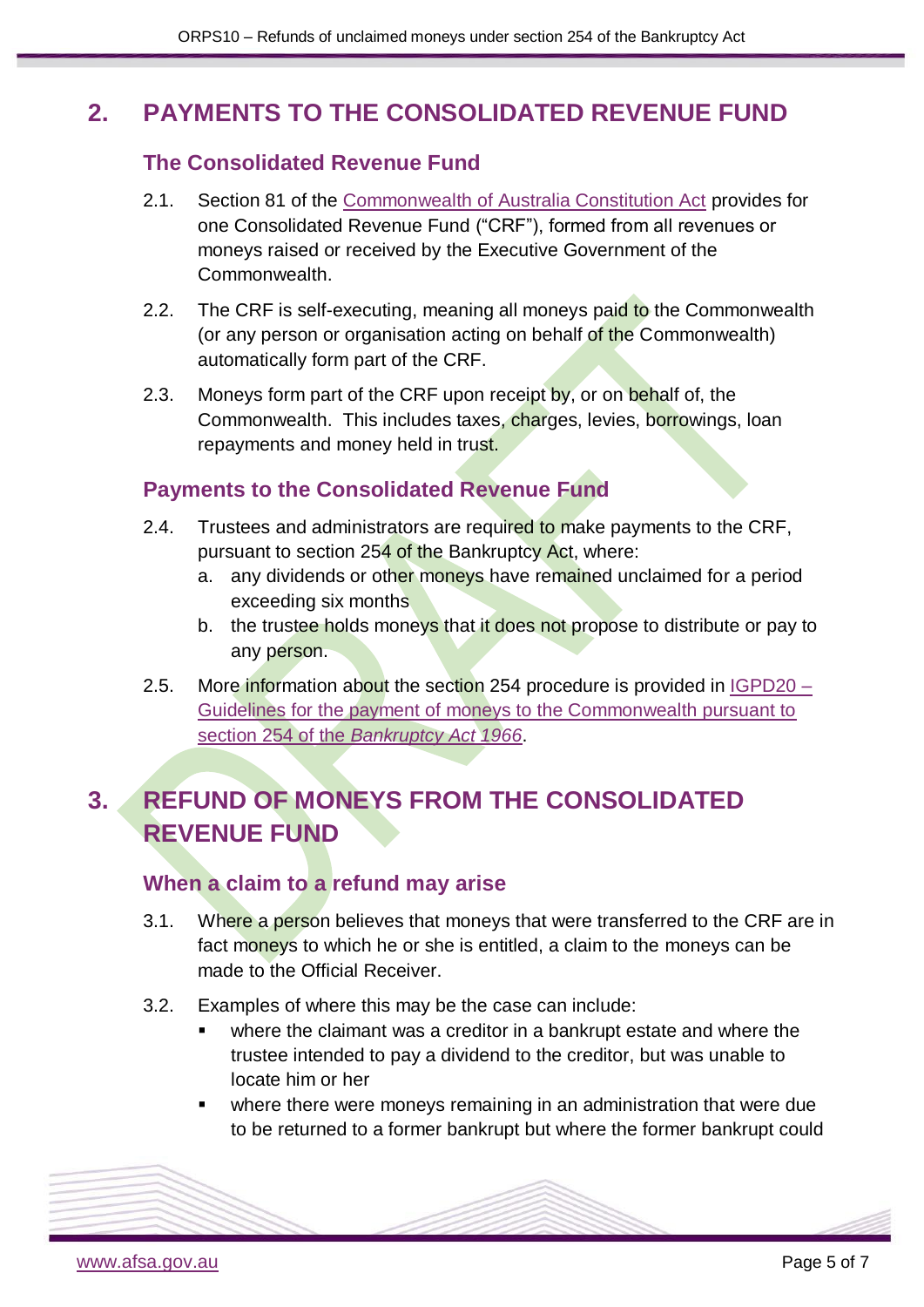not be located

 where a person entitled to the moneys had died and a beneficiary of that person's estate claims the moneys.

### <span id="page-5-0"></span>**Making a claim**

- 3.3. Where a party wishes to claim entitlement to moneys that were transferred to the CRF pursuant to section 254 of the Bankruptcy Act, the claim is to be submitted to the Official Receiver by using the <Form X> form, available on the AFSA website.
- 3.4. The form is an approved form, which means that it is required to be used in order to make a claim. Use of the form will also ensure that all necessary information is provided to enable the Official Receiver to consider the request.
- 3.5. When the form has been completed, it is to be sent to the Official Receiver at info@afsa.gov.au (preferred) or via post to:

Australian Financial Security Authority GPO Box 1550 ADELAIDE SA 5001

#### <span id="page-5-1"></span>**The decision process**

- 3.6. Following receipt of the form, the Official Receiver will then consider the information provided on the form and will make a decision. If all necessary information and evidence have been provided, the decision will be made within 21 business days of receipt of the form. Where further information or evidence is required, a request for this will be made within 21 business days.
- 3.7. The Official Receiver will consider the information provided by the person and must be satisfied that the person is entitled to the moneys in order for a refund to be provided. The Official Receiver will take into account factors such as:
	- if the person claims to be a creditor in an administration, whether the trustee admitted the claim and for how much
	- the person is who he or she claims to be
	- if the claim is being made on behalf of an entity, that the person making the claim is authorised to act for the entity.
- 3.8. As part of the decision process, the Official Receiver will consider the trustee's statement in accordance with Bankruptcy Regulation 12.01 that was provided to the Official Receiver when the funds were paid to Consolidated Revenue.